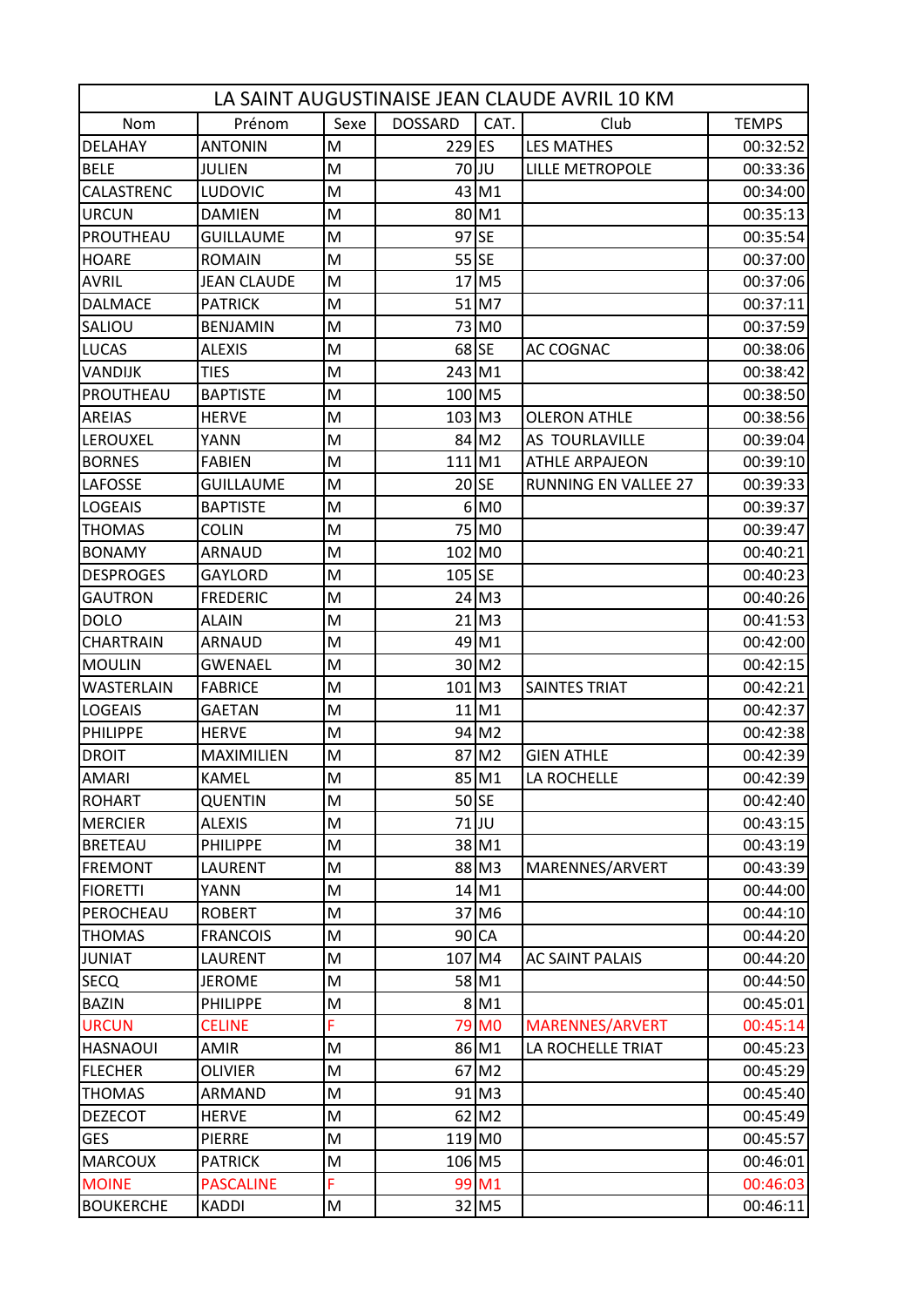| <b>MILLET</b>     | <b>JULIEN</b>      | M  |        | 28 M1               |                        | 00:46:12 |
|-------------------|--------------------|----|--------|---------------------|------------------------|----------|
| <b>DROIT</b>      | <b>FLORENCE</b>    | F. | 114 M1 |                     | <b>GIEN ATHLE</b>      | 00:46:22 |
| <b>GUILLET</b>    | <b>MARC</b>        | M  |        | 15 M <sub>6</sub>   |                        | 00:46:25 |
| <b>GAPPE</b>      | <b>SIMON</b>       | M  |        | 39 MO               |                        | 00:46:32 |
| <b>BIGIT</b>      | <b>ANTOINE</b>     | M  |        | 2 M2                |                        | 00:47:35 |
| <b>AURIAC</b>     | <b>PATRICK</b>     | M  |        | $10$ M <sub>5</sub> |                        | 00:47:39 |
| <b>GOSSELIN</b>   | <b>FABRICE</b>     | M  |        | 46 M3               | <b>AC SAINT PALAIS</b> | 00:47:56 |
| <b>JEANNAUD</b>   | <b>REMY</b>        | M  | 115 M6 |                     | <b>GASS SAUJON</b>     | 00:47:56 |
| <b>GOUET</b>      | <b>YANN</b>        | M  |        | $41$ M4             |                        | 00:47:59 |
| <b>LEGERON</b>    | <b>JEROME</b>      | M  | 113 M3 |                     | <b>AC SAINT PALAIS</b> | 00:48:08 |
| <b>ARCHAT</b>     | <b>THOMAS</b>      | M  | 89 SE  |                     |                        | 00:48:23 |
| <b>SAMIER</b>     | <b>BENJAMIN</b>    | M  |        | 76 M2               |                        | 00:48:36 |
| <b>ALGER</b>      | <b>VINCENT</b>     | M  |        | $65$ M <sub>2</sub> |                        | 00:48:41 |
| <b>MUSE</b>       | <b>MICKAEL</b>     | M  |        | $69$ M2             |                        | 00:49:08 |
| <b>MENEZ</b>      | <b>PHILIPPE</b>    | M  |        | 98 M3               |                        | 00:49:24 |
| <b>MONJOFFRE</b>  | <b>CLAIRE</b>      | F. |        | <b>74 SE</b>        |                        | 00:49:28 |
| <b>BAISSON</b>    | <b>RUDY</b>        | M  |        | $18$ M <sub>3</sub> |                        | 00:49:38 |
| <b>MARSALLON</b>  | <b>STEPHANE</b>    | M  |        | $16$ M3             |                        | 00:49:39 |
| POUVREAU          | <b>STEPHANE</b>    | M  |        | 12 M4               |                        | 00:49:55 |
| <b>OTAL</b>       | <b>MATTHIEU</b>    | M  |        | 96 M2               |                        | 00:49:55 |
| SARRAZIN          | <b>JACKY</b>       | M  |        | 22 M7               |                        | 00:50:21 |
| <b>DESHAYES</b>   | <b>ANDRE</b>       | M  | 109 M5 |                     | <b>AC SAINT PALAIS</b> | 00:50:27 |
| <b>HOLGADO</b>    | <b>MIGUEL</b>      | M  |        | 29 M4               |                        | 00:50:32 |
| <b>EMPEREUR</b>   | <b>DAMIEN</b>      | M  |        | 34 M1               |                        | 00:50:42 |
| <b>DESVERGNES</b> | <b>LUDOVIC</b>     | M  |        | 26 M1               |                        | 00:50:43 |
| <b>PROUX</b>      | <b>LIONEL</b>      | M  |        | 66 M3               |                        | 00:50:43 |
| <b>GUERITEAU</b>  | <b>PHILIPPE</b>    | M  |        | 44 M7               |                        | 00:50:51 |
| <b>RAINTEAU</b>   | <b>BENJAMIN</b>    | M  |        | 47 SE               |                        | 00:51:14 |
| <b>GREGOIRE</b>   | <b>EMMANUEL</b>    | M  |        | $25$ M <sub>2</sub> |                        | 00:51:14 |
| <b>ANDRE</b>      | <b>CELIA</b>       | F. |        | 60 SE               | <b>JARNAC ATHLE</b>    | 00:51:24 |
| <b>DELORT</b>     | <b>FREDERIC</b>    | M  |        | 64 M3               |                        | 00:51:38 |
| <b>DESANGLE</b>   | <b>CHRISTOPHE</b>  | M  |        | 31M1                |                        | 00:51:48 |
| <b>DAGUET</b>     | <b>NATHALIE</b>    | F. |        | 53 M4               |                        | 00:52:00 |
| <b>MOUDAT</b>     | <b>KEVINE</b>      | M  | 108 M1 |                     | <b>AC SAINT PALAIS</b> | 00:52:03 |
| <b>CAILLE</b>     | <b>SOPHIE</b>      | F  | 104 M1 |                     |                        | 00:52:10 |
| <b>LEOBON</b>     | <b>FANNY</b>       | M  | 116 M2 |                     | LES GODASSES EMBAZOIC  | 00:52:24 |
| <b>DAUNAS</b>     | <b>DANIEL</b>      | M  |        | 36 M <sub>6</sub>   |                        | 00:52:58 |
| <b>GRALL</b>      | <b>MAGALI</b>      | F. |        | $3$ M4              |                        | 00:53:04 |
| VANMELLE          | <b>SIMON</b>       | M  | 117 M5 |                     | <b>SENS TRIAT</b>      | 00:53:15 |
| <b>RODRIGUEZ</b>  | <b>VINCENT</b>     | M  |        | $40$ CA             |                        | 00:53:29 |
|                   | <b>LUIS MANUEL</b> | M  |        | 81 M2               |                        |          |
| LOUSA             | <b>NICOLAS</b>     | M  |        |                     |                        | 00:53:32 |
| <b>MONTCUQUET</b> |                    |    |        | 48 M1               |                        | 00:54:21 |
| MILCENDEAU        | <b>JEAN PIERRE</b> | M  |        | $63$ M <sub>5</sub> |                        | 00:54:35 |
| <b>JAMART</b>     | <b>CAMILLE</b>     | F  |        | 56 SE               |                        | 00:54:44 |
| <b>DESHAYES</b>   | <b>BRIGITTE</b>    | Ë  | 112 M5 |                     |                        | 00:54:54 |
| <b>LAPEYRE</b>    | <b>CEDRIC</b>      | M  |        | 52 MO               |                        | 00:54:54 |
| <b>DUGEON</b>     | <b>JANY PIERRE</b> | M  |        | 72 M <sub>6</sub>   | <b>AC SAINT AGNANT</b> | 00:55:28 |
| <b>TURBIAZ</b>    | <b>MICHEL</b>      | M  |        | $5$ M6              |                        | 00:56:14 |
| <b>JEANNET</b>    | <b>CHRISTOPHE</b>  | M  |        | 78 M3               |                        | 00:56:46 |
| <b>CHAGNAUD</b>   | <b>VALERIE</b>     | F  |        | 61 M3               |                        | 00:57:13 |